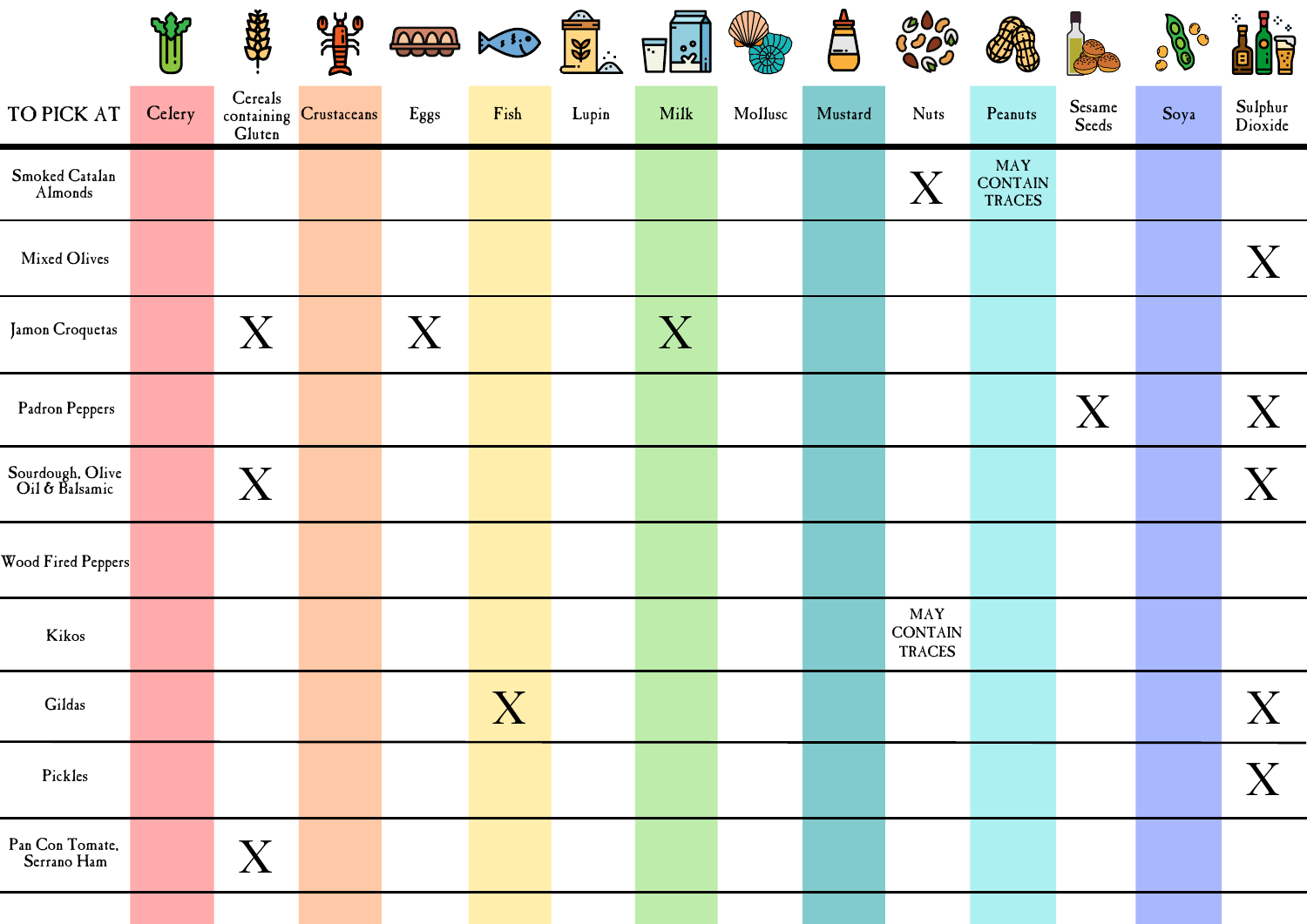|                                             | $\mathbf{R}$ | \$                      | 等                      | <b>COOO</b>           | $\mathbb{R}$ . | $\frac{1}{8}$ | ြို့<br>$\Box$ |         | ╞╧      | <b>3000</b><br><b>Oge</b> |         |                 | 0    | 見上<br>$\mathbf{R}$<br>È |
|---------------------------------------------|--------------|-------------------------|------------------------|-----------------------|----------------|---------------|----------------|---------|---------|---------------------------|---------|-----------------|------|-------------------------|
| MEAT &<br><b>CHEESE</b>                     | Celery       | Cereals<br>Gluten       | containing Crustaceans | Eggs                  | Fish           | Lupin         | Milk           | Mollusc | Mustard | <b>Nuts</b>               | Peanuts | Sesame<br>Seeds | Soya | Sulphur<br>Dioxide      |
| Paleta Iberico Ham                          |              |                         |                        |                       |                |               |                |         |         |                           |         |                 |      |                         |
| Salchichon Salami                           |              |                         |                        |                       |                |               | X              |         |         |                           |         |                 |      |                         |
| Chorizo                                     |              |                         |                        |                       |                |               | X              |         |         |                           |         |                 |      |                         |
| Serrano Ham                                 |              |                         |                        |                       |                |               |                |         |         |                           |         |                 |      |                         |
| Spanish Charcuterie                         |              |                         |                        |                       |                |               | X              |         |         |                           |         |                 |      |                         |
| $1/2$ Charcuterie $6$<br>$1/2$ Cheese Board |              | X                       |                        | X                     |                |               | X              |         |         | X                         |         |                 |      |                         |
| Spanish Cheese<br>Board                     |              | X                       |                        | X                     |                |               | X              |         |         | X                         |         |                 |      |                         |
| Vegetarian Cheese<br>Board                  |              | $\overline{\mathrm{X}}$ |                        | $\overline{\text{X}}$ |                |               | X              |         |         | $\boldsymbol{X}$          |         |                 |      |                         |
|                                             |              |                         |                        |                       |                |               |                |         |         |                           |         |                 |      |                         |
|                                             |              |                         |                        |                       |                |               |                |         |         |                           |         |                 |      |                         |
|                                             |              |                         |                        |                       |                |               |                |         |         |                           |         |                 |      |                         |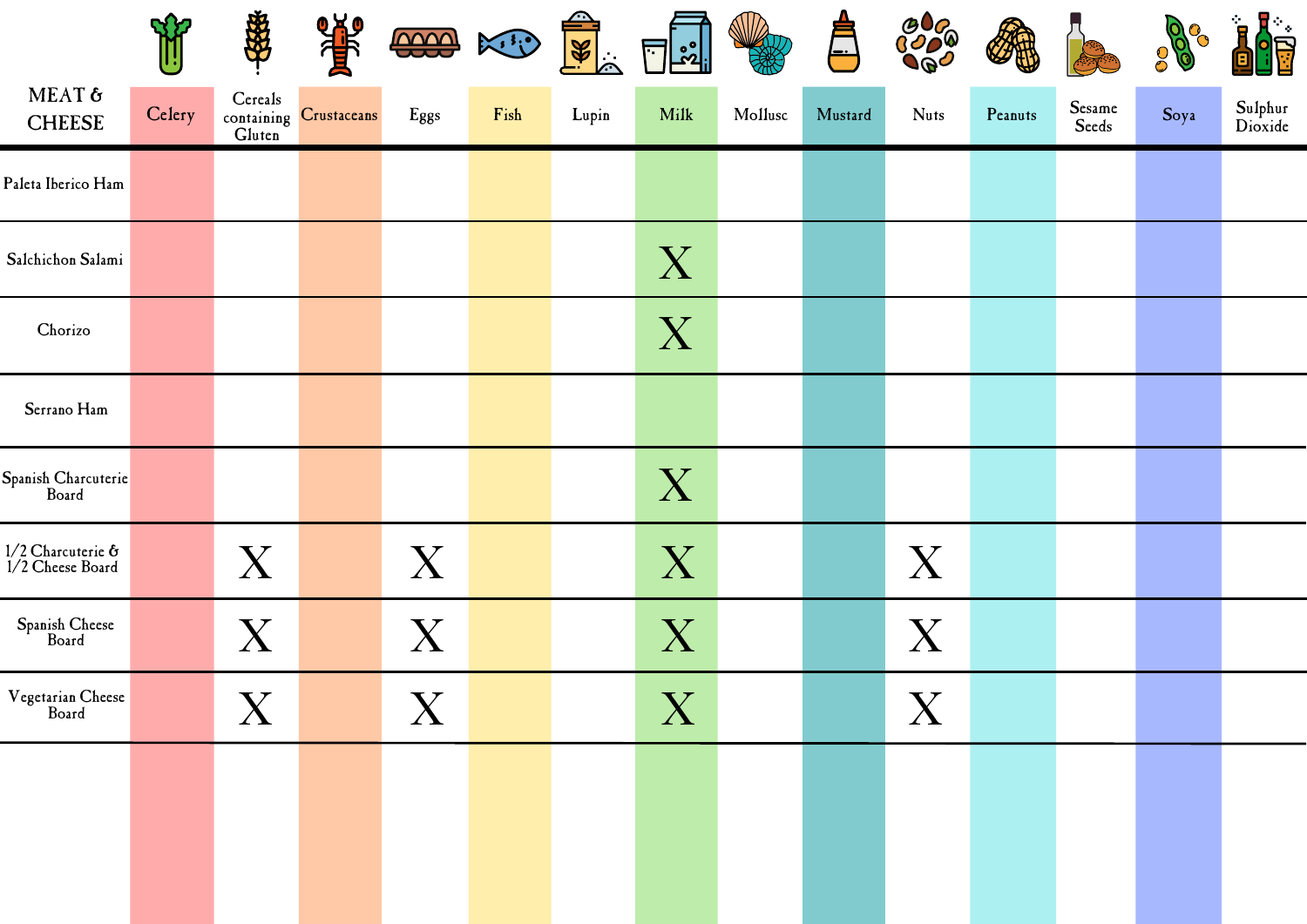| <b>TAPAS</b>                                                  | Celery      |                           | Cereals containing Crustaceans | Eggs                    | Fish | Lupin | Milk                      | Mollusc                   | Mustard | <b>Nuts</b> | Peanuts                                     | <b>Sesame</b><br>Seeds  | Soya      | Sulphur<br>Dioxide      |
|---------------------------------------------------------------|-------------|---------------------------|--------------------------------|-------------------------|------|-------|---------------------------|---------------------------|---------|-------------|---------------------------------------------|-------------------------|-----------|-------------------------|
| Crispy Chicken &<br>Spicy Jerez Sauce                         |             | $\rm X$                   |                                |                         |      |       | $\rm X$                   |                           |         |             |                                             | $\rm X$                 | ${\rm X}$ | $\overline{\mathrm{X}}$ |
| Mini Chorizo,<br>Caramelised Pickled<br>Onion, Basque Cider   |             |                           |                                |                         |      |       | $\boldsymbol{\mathrm{X}}$ |                           |         |             |                                             |                         |           | X                       |
| Beef Carpaccio,<br>Radicchio, Orange,<br>Ponzu, Coriander     |             | X                         |                                |                         | X    |       |                           |                           |         |             |                                             |                         | X         |                         |
| Lamb Breast, Red<br>Hummus, Hazelnut<br>Dukkah                |             |                           |                                |                         |      | X     |                           |                           |         | X           |                                             | X                       |           |                         |
| Red Mullet & Braised<br>Squid Arroz                           | X           |                           |                                |                         | X    |       | $\boldsymbol{\mathrm{X}}$ | $\boldsymbol{\mathrm{X}}$ |         |             |                                             |                         |           | X                       |
| Jospered Stone Bass,<br>Mojo Verde                            |             |                           |                                |                         | X    |       |                           |                           |         |             |                                             |                         |           | X                       |
| Gambas, Chilli &<br>Tamarind, Crispy<br>Shallot, Coriander    |             | $\boldsymbol{\mathrm{X}}$ | X                              |                         | X    |       |                           |                           |         |             |                                             |                         | X         |                         |
| Calamari, Tartare<br>Allioli, Lemon                           |             | $\rm X$                   |                                | $\overline{\mathrm{X}}$ |      |       |                           | X                         |         |             |                                             | X                       |           |                         |
| Patatas Bravas, Allioli                                       |             | $\rm X$                   |                                | X                       |      |       |                           |                           |         |             |                                             |                         |           |                         |
| Jospered Tenderstem<br>Broccoli, Ajo Blanco,<br>Sum'          |             |                           |                                |                         |      |       |                           |                           |         | X           |                                             |                         |           |                         |
| Crispy Cauliflower                                            |             | X                         |                                |                         |      |       | $\boldsymbol{\mathrm{X}}$ |                           |         | X           | $\mathop{\rm MAY}$ CONTAIN<br><b>TRACES</b> | $\overline{\mathrm{X}}$ | $\rm X$   | X                       |
| Piquillo Pepper<br>Hummus, Raw Spring<br>Greens, Togarashi    | $X_{\cdot}$ |                           |                                |                         |      | X     |                           |                           |         |             |                                             | $\rm X$                 |           | X                       |
| Halloumi, Potato &<br>Spring Onion Empanadas.<br>Rose Harissa |             | $\rm X$                   |                                |                         |      |       | X                         |                           |         |             |                                             |                         |           |                         |
| Spanish Tortilla,<br>Allioli                                  |             |                           |                                | X                       |      |       |                           |                           |         |             |                                             |                         |           |                         |
| Bar Iberico Spring<br>Green Salad                             | ${\rm X}$   |                           |                                |                         |      |       |                           |                           |         |             |                                             |                         |           | X                       |
|                                                               |             |                           |                                |                         |      |       |                           |                           |         |             |                                             |                         |           |                         |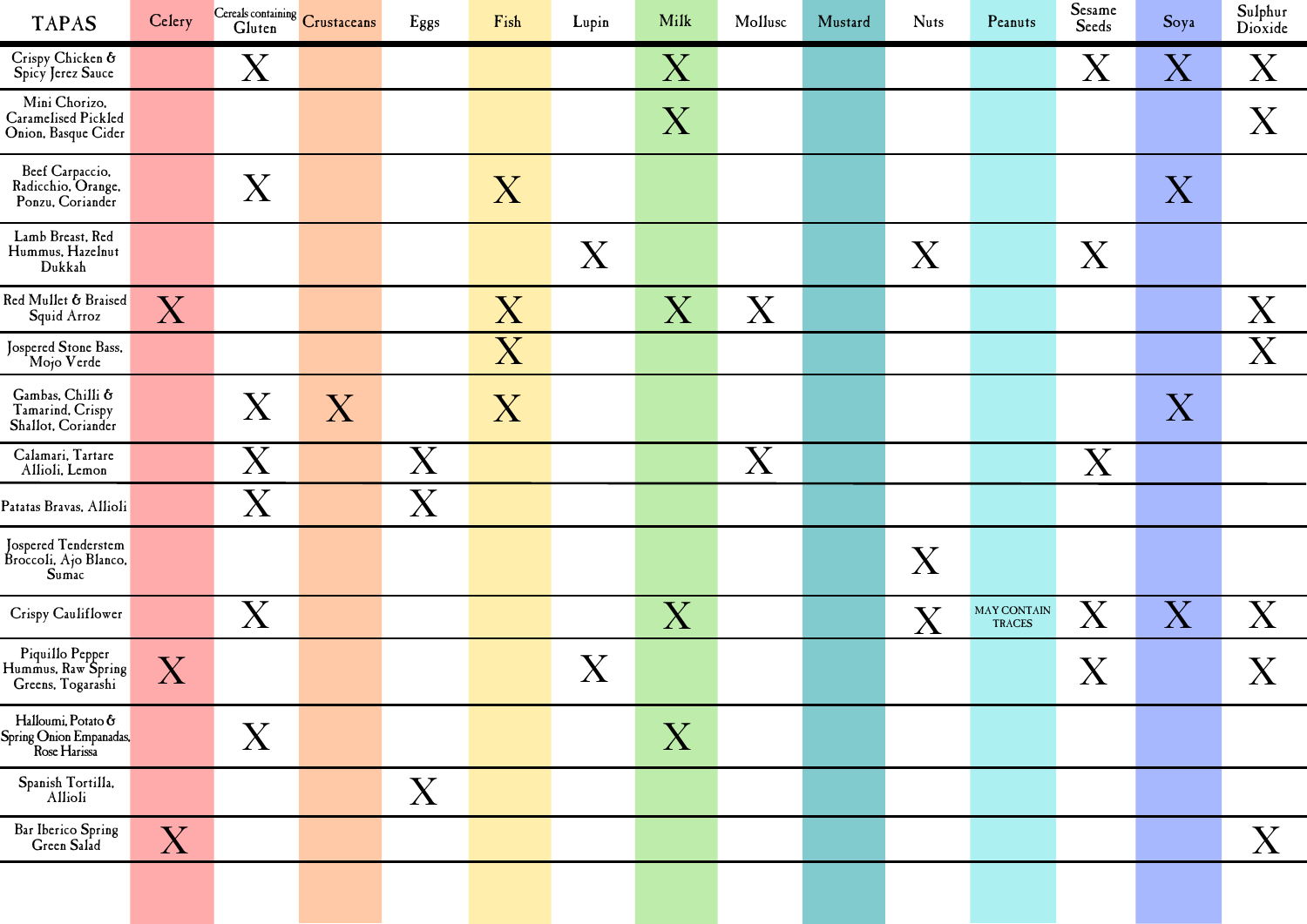|                                                              |           | \$                | 0 አይ                   | <b>COOO</b> | $\mathbb{K}^{\mathcal{E}}$ | $\frac{1}{\sqrt{2}}$    | <u>.ಜಿ</u>     |         |         | <b>ඉරිය</b><br>ග්රව<br><b>7BC</b> |         |                 | $\mathcal{S}$ | $\mathbf{F}_{\mathbf{z}}$ |
|--------------------------------------------------------------|-----------|-------------------|------------------------|-------------|----------------------------|-------------------------|----------------|---------|---------|-----------------------------------|---------|-----------------|---------------|---------------------------|
| <b>JOSPER</b><br><b>GRILL</b>                                | Celery    | Cereals<br>Gluten | containing Crustaceans | Eggs        | Fish                       | Lupin                   | Milk           | Mollusc | Mustard | <b>Nuts</b>                       | Peanuts | Sesame<br>Seeds | Soya          | Sulphur<br>Dioxide        |
| Pork Belly Pinchos,<br>Soy Sauce Caramel,<br>Pickled Fennel  |           | X                 |                        |             | $\rm X$                    |                         |                |         |         |                                   |         |                 |               |                           |
| Octopus & Potato<br>Pinchos, Mojo Rojo                       | ${\rm X}$ |                   |                        |             |                            |                         |                | X       |         |                                   |         |                 |               | $\boldsymbol{\mathrm{X}}$ |
| Cabbage Pinchos,<br>Green Zhoug,<br>Pistachio, Yoghurt       |           |                   |                        |             |                            |                         | X              |         |         | $\boldsymbol{\mathrm{X}}$         |         | X               |               |                           |
|                                                              |           |                   |                        |             |                            |                         |                |         |         |                                   |         |                 |               |                           |
|                                                              |           |                   | <b>OXO</b>             |             |                            |                         |                |         |         | <u>පරිදි</u>                      |         |                 |               |                           |
|                                                              |           | 海                 |                        | <b>DOOD</b> | $\mathbb{R}^3$             | $\frac{1}{\mathscr{C}}$ | ္ကိစ<br>$\sim$ |         |         | 100                               |         |                 |               |                           |
| <b>FLATBREADS</b>                                            | Celery    | Cereals<br>Gluten | containing Crustaceans | Eggs        | Fish                       | Lupin                   | Milk           | Mollusc | Mustard | <b>Nuts</b>                       | Peanuts | Sesame<br>Seeds | Soya          | Sulphur<br>Dioxide        |
| Smoked Anchovies,<br>Lardo, Marjoram                         |           | X                 |                        |             | $\rm X$                    |                         |                |         |         |                                   |         |                 |               |                           |
| Serrano Ham, Chard,<br>Pine Nuts, Roast<br>Grapes, Green Oil |           | X                 |                        |             |                            |                         |                |         |         |                                   |         |                 |               |                           |
| Smoked Aubergine,<br>Tomato, Whipped<br>Feta, Coriander      |           | X                 |                        |             |                            |                         | X              |         |         |                                   |         |                 |               |                           |
| Tomato & Garlic<br>Flatbread                                 |           | X                 |                        |             |                            |                         | X              |         |         |                                   |         |                 |               | X                         |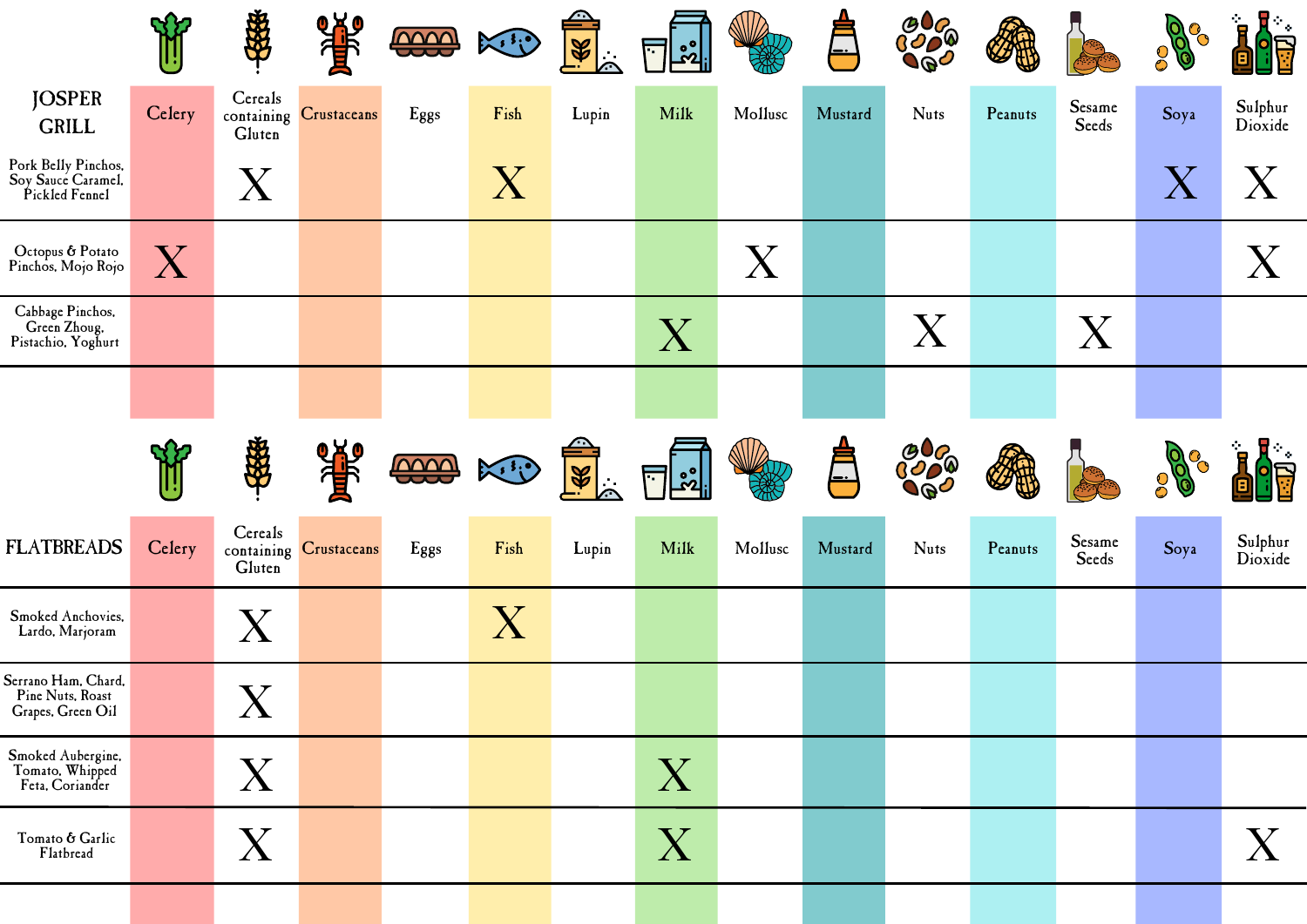|                                                                        |                           | 海外                        | 等                      | <b>COOO</b> | $\mathbb{X}^3$ | $\frac{1}{8}$ | ြို့<br>$\overline{\phantom{0}}$ |         | ├╌      | <b>9000</b><br>$\mathcal{P}^{\mathcal{Q}}$ |                                               |                           | ſΟ<br>$\mathcal{S}^1$<br>$\overline{\Theta}$ | $\mathbf{R}_{\pm}$<br>$\mathbf{r}$ |
|------------------------------------------------------------------------|---------------------------|---------------------------|------------------------|-------------|----------------|---------------|----------------------------------|---------|---------|--------------------------------------------|-----------------------------------------------|---------------------------|----------------------------------------------|------------------------------------|
| <b>VEGAN</b>                                                           | Celery                    | Cereals<br>Gluten         | containing Crustaceans | Eggs        | Fish           | Lupin         | Milk                             | Mollusc | Mustard | <b>Nuts</b>                                | Peanuts                                       | Sesame<br>Seeds           | Soya                                         | Sulphur<br>Dioxide                 |
| Padron Peppers                                                         |                           | $\rm X$                   |                        |             |                |               |                                  |         |         |                                            |                                               |                           |                                              |                                    |
| Vegan Crispy<br>Cauliflower                                            |                           | $\rm X$                   |                        |             |                |               |                                  |         |         | $\boldsymbol{\mathsf{X}}$                  | <b>MAY</b><br><b>CONTAIN</b><br><b>TRACES</b> | $\boldsymbol{\mathrm{X}}$ | $\boldsymbol{\mathrm{X}}$                    | X                                  |
| Patatas Bravas, Vegan<br>Allioli                                       |                           | $\rm X$                   |                        |             |                |               |                                  |         |         |                                            |                                               |                           | $\boldsymbol{\mathrm{X}}$                    |                                    |
| Vegan Halloumi,<br>Potato & Spring<br>Onion Empanadas,<br>Rose Harissa |                           | X                         |                        |             |                |               |                                  |         |         |                                            |                                               |                           |                                              |                                    |
| Bar Iberico Spring<br>Green Salad                                      | $\boldsymbol{\mathrm{X}}$ |                           |                        |             |                |               |                                  |         |         |                                            |                                               |                           |                                              | X                                  |
| Piquillo Pepper<br>Hummus, Raw Spring<br>Greens, Togarashi             | $\rm X$                   |                           |                        |             |                | X             |                                  |         |         |                                            |                                               | X                         |                                              | $\boldsymbol{\mathrm{X}}$          |
| Vegan Halloumi<br>Pinchos                                              |                           | $\boldsymbol{\mathrm{X}}$ |                        |             |                |               |                                  |         |         |                                            |                                               | $\rm X$                   |                                              | X                                  |
| Jospered Tenderstem<br>Broccoli, Ajo Blanco,<br>Sumac                  |                           |                           |                        |             |                |               |                                  |         |         | $\boldsymbol{X}$                           |                                               |                           |                                              |                                    |
| Cabbage Pinchos, Green<br>Zhoug, Pistachio, Vegan<br>Yoghurt           |                           |                           |                        |             |                |               |                                  |         |         | X                                          |                                               | X                         |                                              |                                    |
| Smoked Aubergine,<br>Tomato, Whipped<br>Vegan Feta, Coriander          |                           | $\boldsymbol{\mathrm{X}}$ |                        |             |                |               |                                  |         |         |                                            |                                               |                           |                                              |                                    |
| Vegan Margarita                                                        |                           | $\rm X$                   |                        |             |                |               |                                  |         |         |                                            |                                               |                           |                                              |                                    |